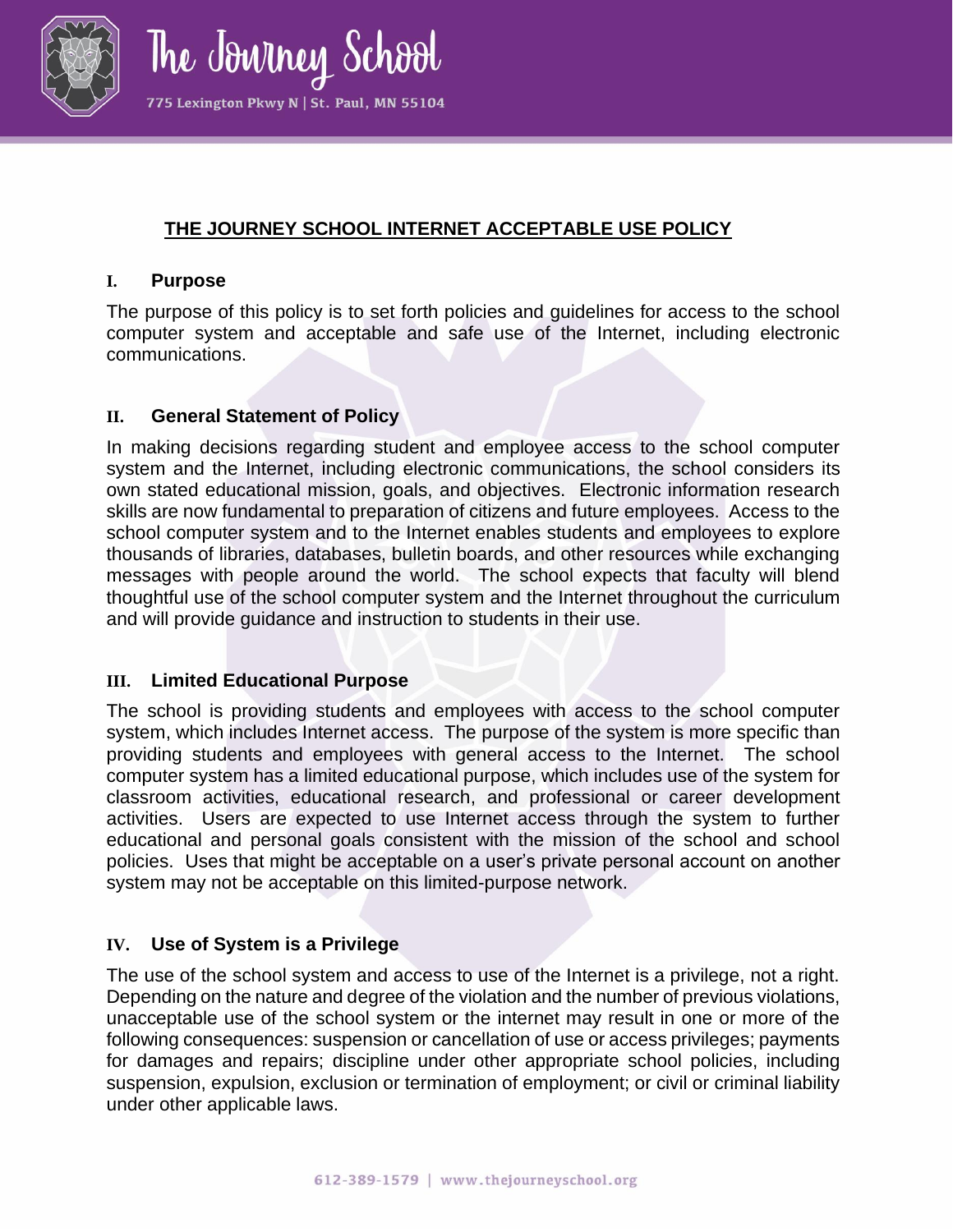

#### **V. Unacceptable Uses**

A. The following uses of the school system and internet resources or accounts are considered unacceptable:

• Users will not use the school system to access review, upload download, store, print, post, receive, transmit or distribute:

- Pornographic, obscene or sexually explicit material or other visual depictions that are harmful to minors;
- Obscene, abusive, profane, lewd, vulgar, rude, inflammatory, threatening, disrespectful, or sexually explicit language;
- Materials that use language or images that are inappropriate in the education setting or disruptive to the educational process;
- Information or materials that could cause damage or danger of disruptive to the educational process;
- Materials that use language or images that advocate violence or discrimination toward other people (hate literature) or that may constitute harassment or discrimination.

• Users will not use the school system to knowingly or recklessly post, transmit or distribute false or defamatory information about a person or organization, or to harass another person, or to engage in personal attacks, including prejudicial or discriminatory attacks.

• Users will not use the school system to engage in any illegal act or violate any local, state or federal statute or law.

• Users will not use the school system to vandalize, damage or disable the property of another person or organization, will not make deliberate attempts to degrade or disrupt equipment, software or system performance by spreading computer viruses or by any other means, will not tamper with, modify or change the school's security system, and will not use the school system in such a way as to disrupt the use of the system by other users.

• Users will not use the school system to gain unauthorized access to information resources or to access another person's materials, information or files without the implied or direct permission of that person.

• Users will not use the school system to post private information about another person, personal contact information about themselves or other persons, or other personally identifiable information, including, but not limited to, addresses, telephone numbers, school addresses, work addresses, identification numbers, account numbers, access codes or password, labeled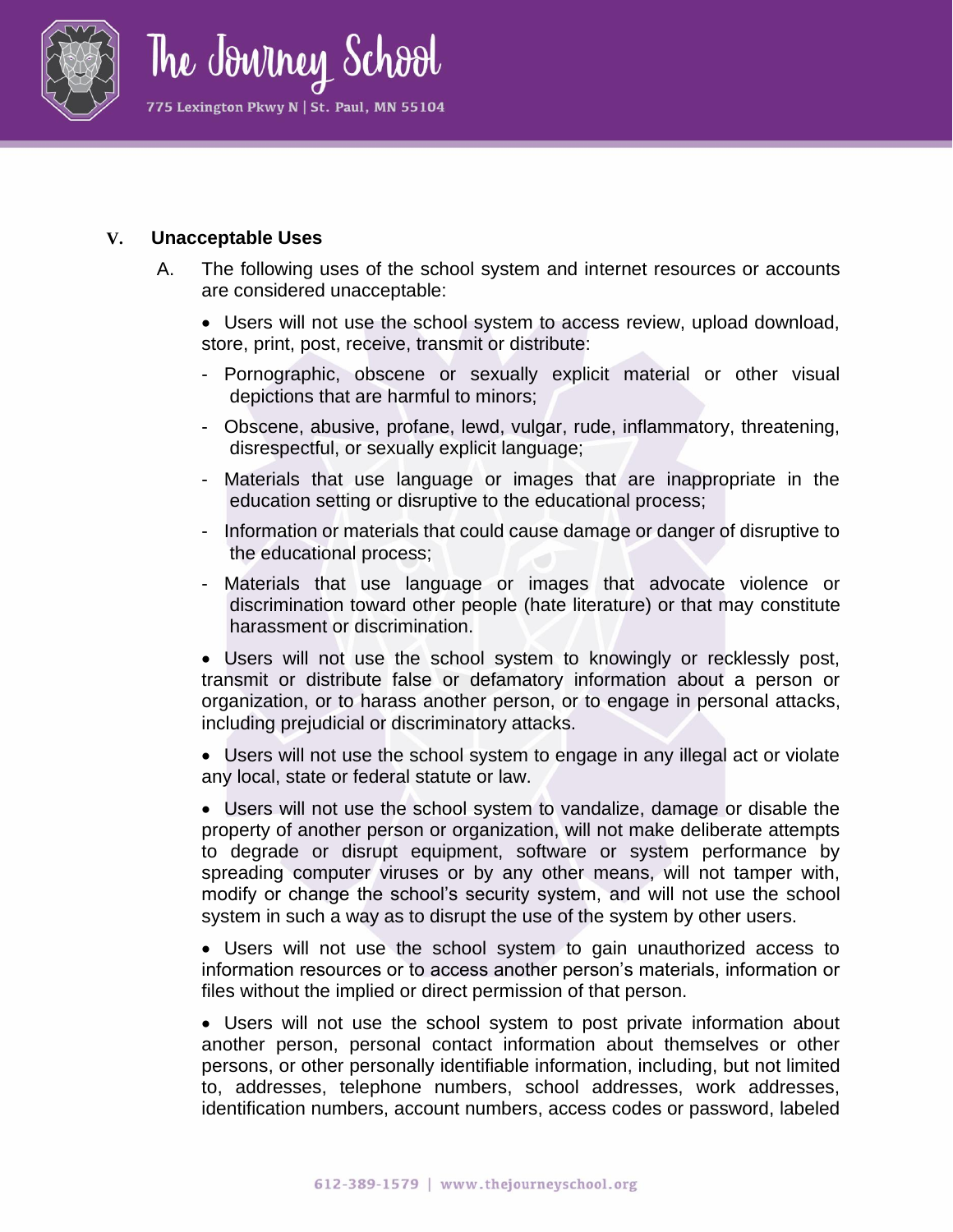

photographs or other information that would make the individual's identity easily traceable, and will not repost a message that was sent to the user privately without permission of the person who sent the message.

• Users must keep all account information and passwords on file with the designated school official. Users will not attempt to gain unauthorized access to the school system or any other person's account, or use computer accounts, access codes or network identification other than those assigned to the user. Messages and records on the school system may not be encrypted without the permission of appropriate school authorities.

• Users will not use the school system to violate copyright laws or usage licensing agreements, or otherwise to use another person's property without the person's prior approval or proper citation, including the downloading or exchanging of pirated software or copying software to or from any school computer, and will not plagiarize works they fin on the Internet.

• Users will not use the school system for conduction business, for unauthorized commercial purposes or for financial gain unrelated to the mission of the school. Users will not use school system to offer or provide goods or services or for product advertisement. Users will not use the school system to purchase goods or serves for personal use without authorization from the appropriate school official.

B. If a user inadvertently accesses unacceptable materials or an unacceptable Internet site, the user shall immediately disclose the inadvertent access to an appropriate school official. In the case of a school employee, the immediate disclosure shall be to the employee's immediate supervisor and/or the building administrator. This disclosure may serve as a defense against an allegation that the user has intentionally violated this policy. In certain rare instances, a user also may access otherwise unacceptable materials if necessary to complete an assignment and if done with the prior approval of and with appropriate guidance from the appropriate teacher or, in the case of a school employee, the building administrator.

#### **VI. Filter**

- A. All School computers with Internet access and available for student use will b equipped to restrict, by use of available software filtering technology or other effective methods, all student access to materials that are reasonably believed to be obscene, child pornography or harmful to minors under state or federal law.
- B. All school computers with Internet access, not just those accessible and available to students, will be equipped to restrict, by use of available software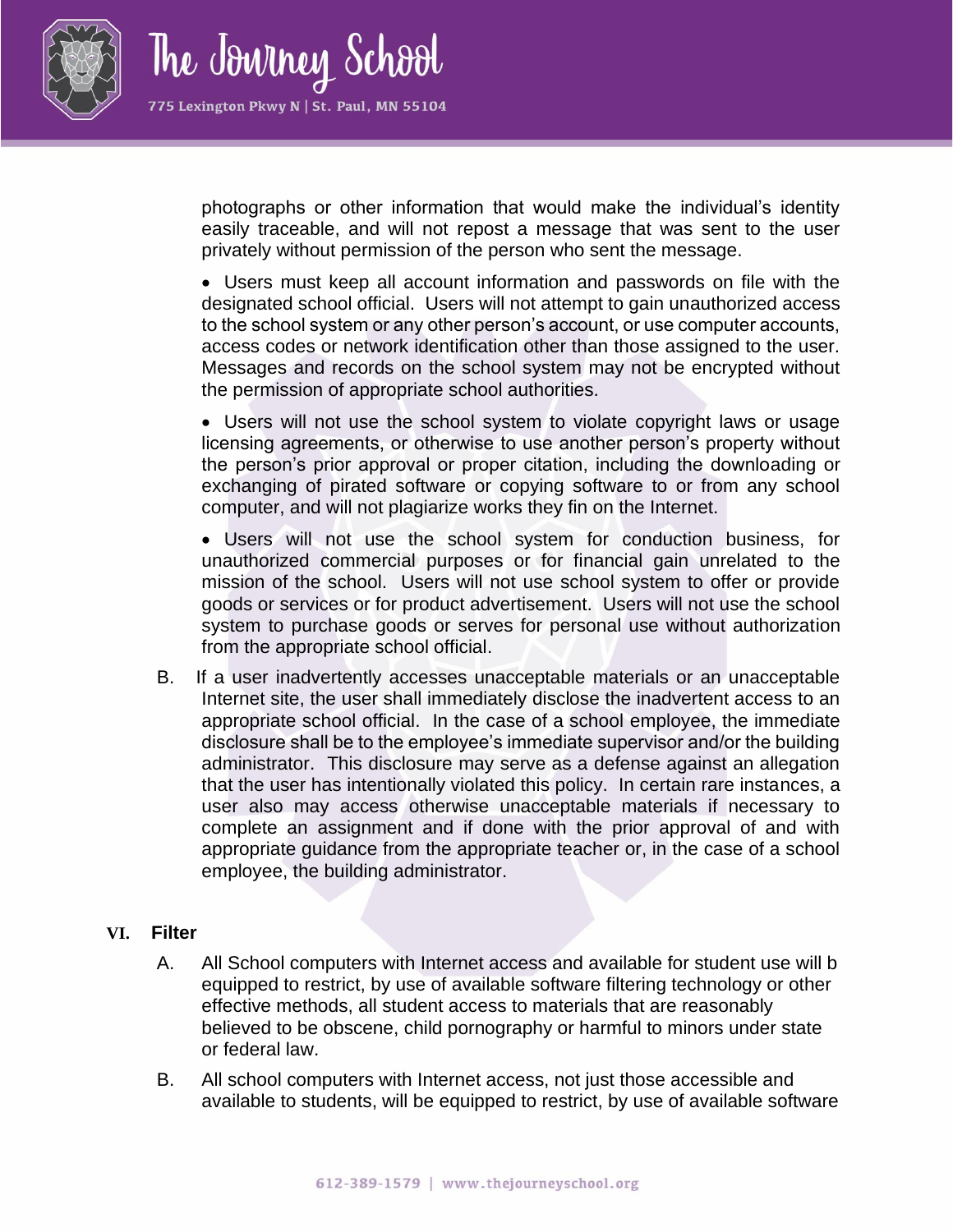

filtering technology or other effective methods, adult access to materials that are reasonably believed to be obscene or child pornography under state or federal law.

- C. With respect to any of its computers with Internet access, the school will monitor the online activities of minors and employ technology protection measures during any use of such computers by minors and adults. The technology protection measures utilized will block or filter Internet access to any visual depictions that are:
	- Obscene;
	- Child pornography; or
	- Harmful to minor.
- D. The term "harmful to minors" means any picture, image, graphic image file, or other visual depiction that:

• Taken as a whole and with respect to minors, appeals to a prurient interest in nudity, sex, or excretion; or

• Depicts, describes, or represents, in a patently offensive way with respect to what is suitable for minors, an actual or simulated sexual act or sexual contact, actual or simulated normal or perverted sexual acts, or a lewd exhibition of the genitals; and

- Taken as a whole, lacks serious literary, artistic, political, or scientific value as to minors.
- E. An administrator, supervisor or other person authorized by the Executive Director may disable the technology protection measure, during use by an adult, to enable access for bona fide research or other lawful purposes.

### **VII. Consistency with Other School Policies**

Use of the school computer system and use of the Internet shall be consistent with school policies and the mission of the school.

#### **VIII. Limited Expectation of Privacy**

• By authorizing use of the school system, the school does not relinquish control over materials on the system or contained in files on the system. Users should expect only limited privacy in the contents of personal files on the school system.

• Routine maintenance and monitoring of the school system may lead to a discovery that a user has violated this policy, another school policy, or the law.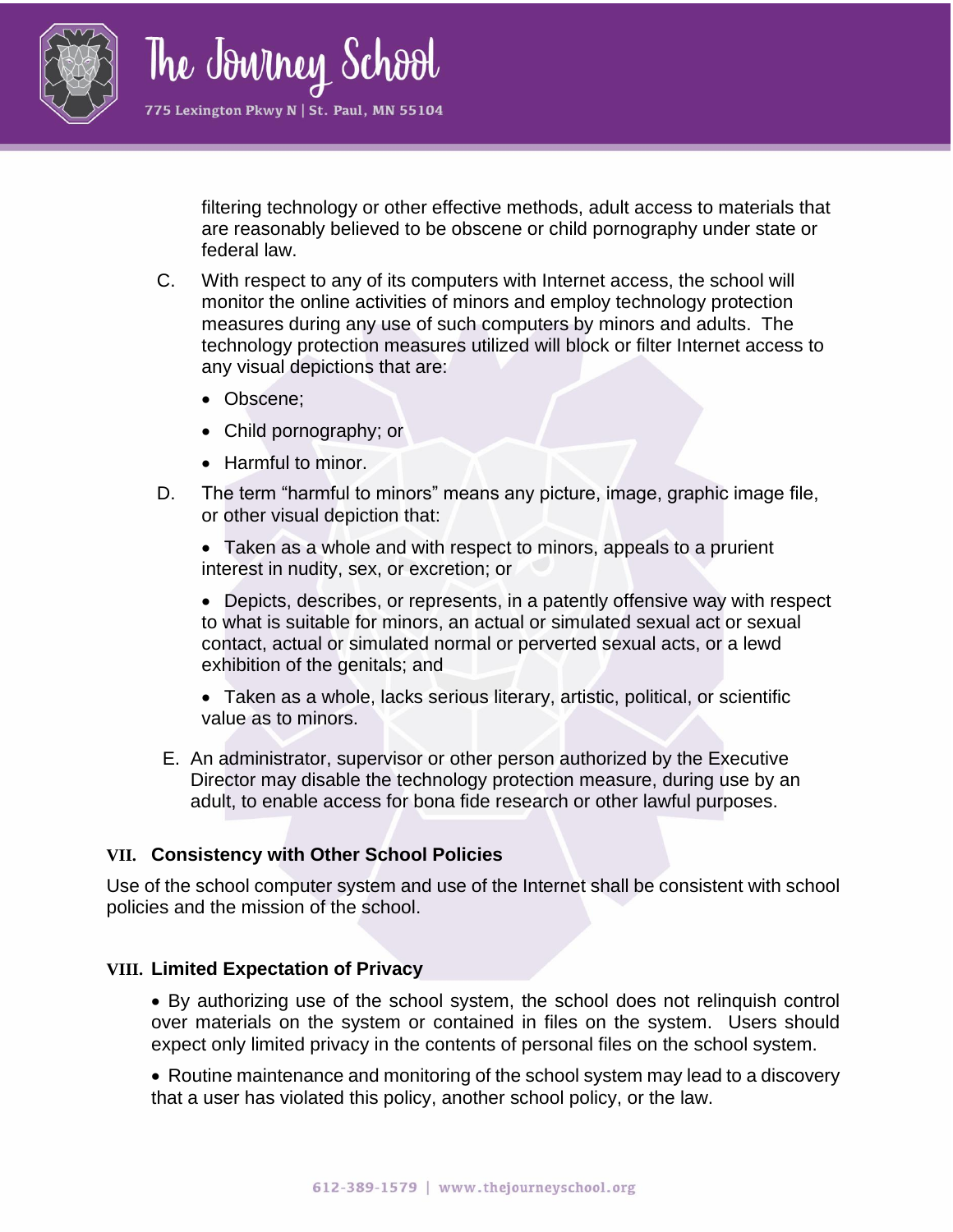

• An individual investigation or search will be conducted if school authorities have a reasonable suspicion that the search will uncover a violation of law or school policy.

• Parents have the right at any time to investigate or review the contents of their child's files and e-mail files. Parents have the right to request the termination of their child' individual account at any time.

• School employees should be aware that school retains the right of any time to investigate or review the contents of their files and e-mail files. In addition, school employees should be aware that data and other materials in files maintained on the school system might be subject to review, disclosure or discovery under Minn. Stat. Ch. 13 (the Minnesota Government Data practices Act).

• The school will cooperate fully with local, state and federal authorities in any investigation concerning or related to any illegal activities or activities not in compliance with school policies conducted through the school system.

#### **IX Internet Use Agreement**

• The proper use of the Internet, and the educational value to be gained form proper Internet use, is the joint responsibility of students, parents and employees of the school.

• This policy requires the permission of and supervision by the school's designated professional staff before a student may use a school account or resource to access the Internet

• The Internet Use Agreement form for students must be read and signed by the user, the parent or guardian, and the supervising teacher. The employee must sign the Internet Use Agreement form for employees. The form must then be filed at the school office. As supervising teachers change, the agreement signed by the new teacher shall be attached to the original agreement.

#### **X Limitation on School Liability**

Use of the school system is at the user's own risk. The system is provided on an "as is, as available" basis. The school will not be responsible for any damage users may suffer, including, but not limited to, loss, damage or unavailability of data stored on school diskettes, tapes, hard drives or servers, or for delays or changes in or interruptions of service or misdeliveries or non-deliveries of information or materials, regardless of the cause. The school is not responsible for the accuracy or quality of any advice or information obtained through or stored on the school system. The school will not be responsible for financial obligations arising through unauthorized use of the school system or the internet.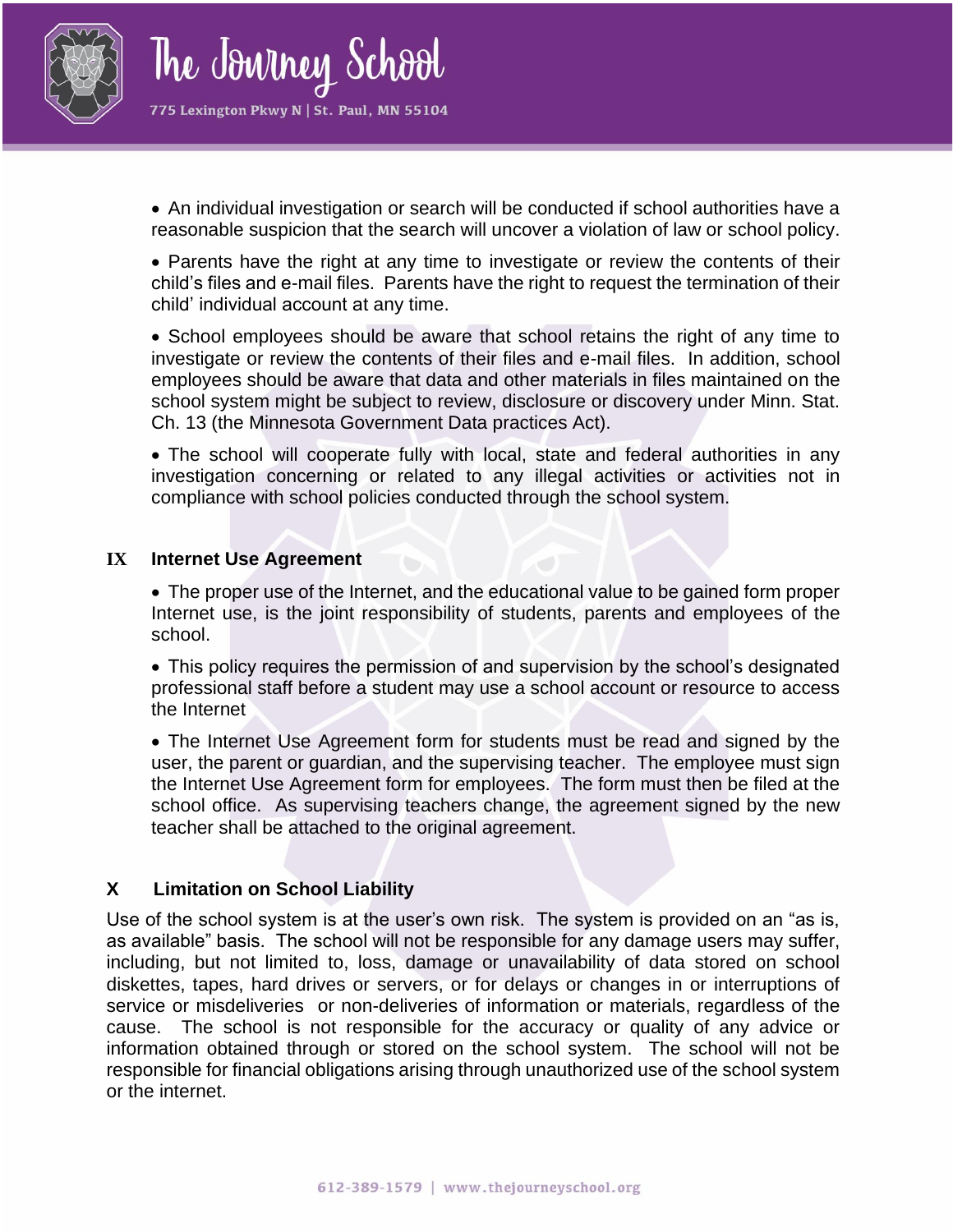

### **XI User Notification**

- A. All users shall be notified of the school policies relating to Internet use.
- B. This notification shall include the following
	- •Notification that Internet use is subject to compliance with school policies.
	- •Disclaimers limiting the school's liability relative to:
	- Information stored on school diskettes, hard drives or servers
	- Information retrieved through school computers, networks or online resources.
	- Personal property used access school computers, networks or online resources.
	- Unauthorized financial obligations resulting from use of school sponsored/managed Internet accounts.

•A description of the privacy rights and limitations of school sponsored/managed Internet accounts.

•Notification that, even though the school may use technical means to limit student Internet access, these limits do not provide a foolproof means for enforcing the provisions of this acceptable use policy.

•Notification that goods and services can be purchased over the Internet that could potentially result in unwanted financial obligations and that any financial obligation incurred by a student through the Internet is the sole responsibility of the student and/or the student's parents.

•Notification that the collection, creation, reception, maintenance and dissemination of data via the Internet, including electronic communications, is governed by Policy 406. Public and Private Personnel Data, and Policy 515, Protection and Privacy of Pupil Records.

•Notification that should the user violate the school's acceptable use policy, the user's access privileges may be revoked, school disciplinary action may be taken and/or appropriate legal action may be taken.

•Notification that all provisions of the acceptable use policy is subordinate to local, state and federal laws.

# **XII Parents' Responsibility: Notification of Student Internet Use**

Outside of school, parents bear responsibility for the same guidance of Internet use as they exercise with information sources such as television, telephones, radio, movies and other possibly offensive media. Parents are responsible for monitoring their student's use